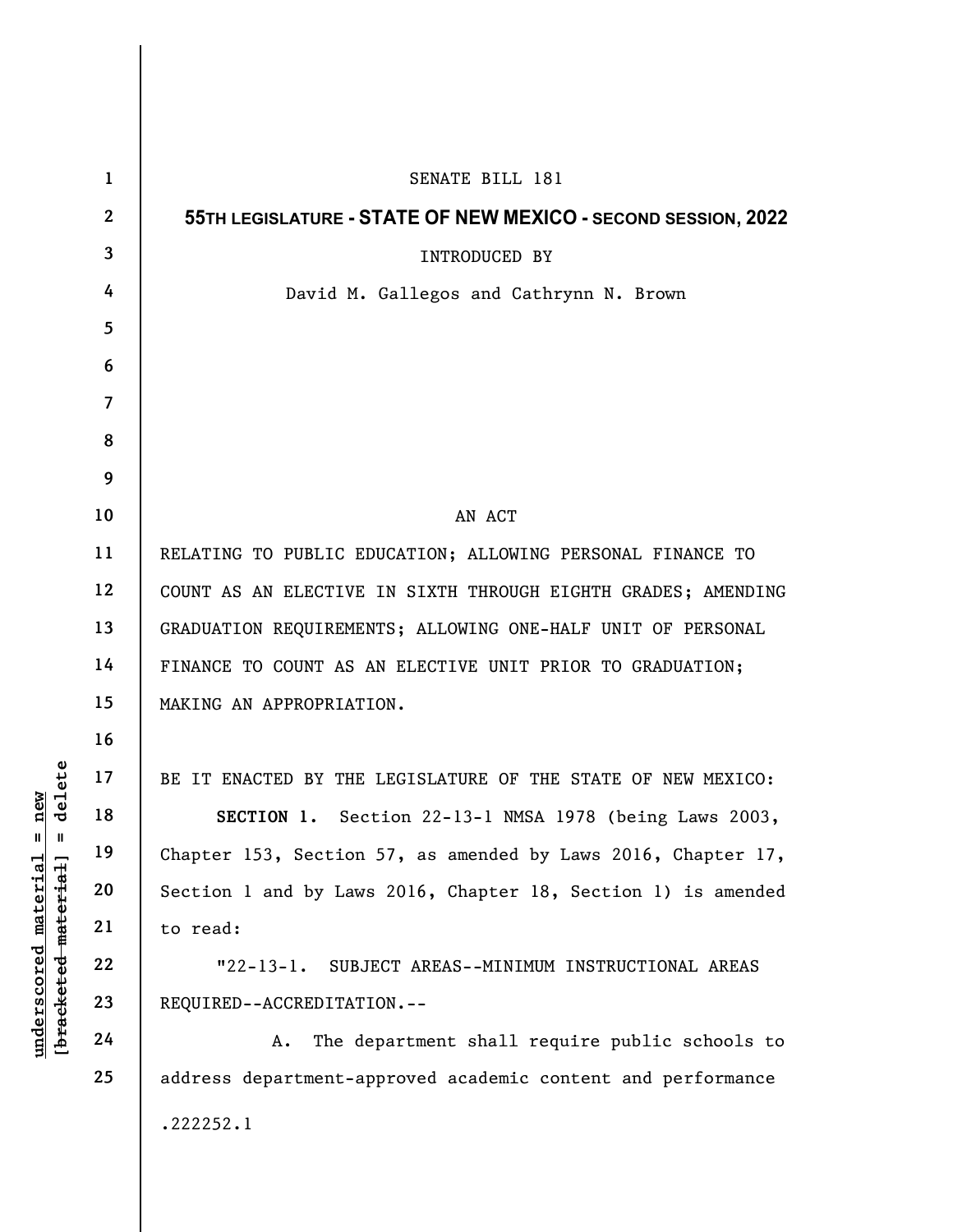standards when instructing in specific department-required subject areas as provided in this section. A public school or school district failing to meet these minimum requirements shall not be accredited by the department.

B. All kindergarten through third grade classes shall provide daily instruction in reading and language arts skills, including phonemic awareness, phonics and comprehension, and in mathematics. Students in kindergarten and first grades shall be screened and monitored for progress in reading and language arts skills, and students in second grade shall take diagnostic tests on reading and language arts skills.

C. All first, second and third grade classes shall provide instruction in art, music and a language other than English, and instruction that meets content and performance standards shall be provided in science, social studies, physical education and health education.

understand material education and<br>  $\begin{bmatrix}\n1 & 1 & 1 & 1 \\
0 & 1 & 1 & 1 & 1 \\
0 & 0 & 0 & 0 & 0 \\
0 & 0 & 0 & 0 & 0 \\
0 & 0 & 0 & 0 & 0 \\
0 & 0 & 0 & 0 & 0 \\
0 & 0 & 0 & 0 & 0 \\
0 & 0 & 0 & 0 & 0 \\
0 & 0 & 0 & 0 & 0 \\
0 & 0 & 0 & 0 & 0 \\
0 & 0 & 0 & 0 & 0 \\
0 & 0 & 0 & 0 & 0 \\
0 & 0 & 0 & 0 & 0 \\$ D. In fourth through eighth grades, instruction that meets academic content and performance standards shall be provided in the following subject areas:

(1) reading and language arts skills, with an emphasis on writing and editing for at least one year and an emphasis on grammar and writing for at least one year;

(2) mathematics;

(3) language other than English;

 $- 2 -$ 

.222252.1

1

2

3

4

5

6

7

8

9

10

11

12

13

14

15

16

17

18

19

20

21

22

23

24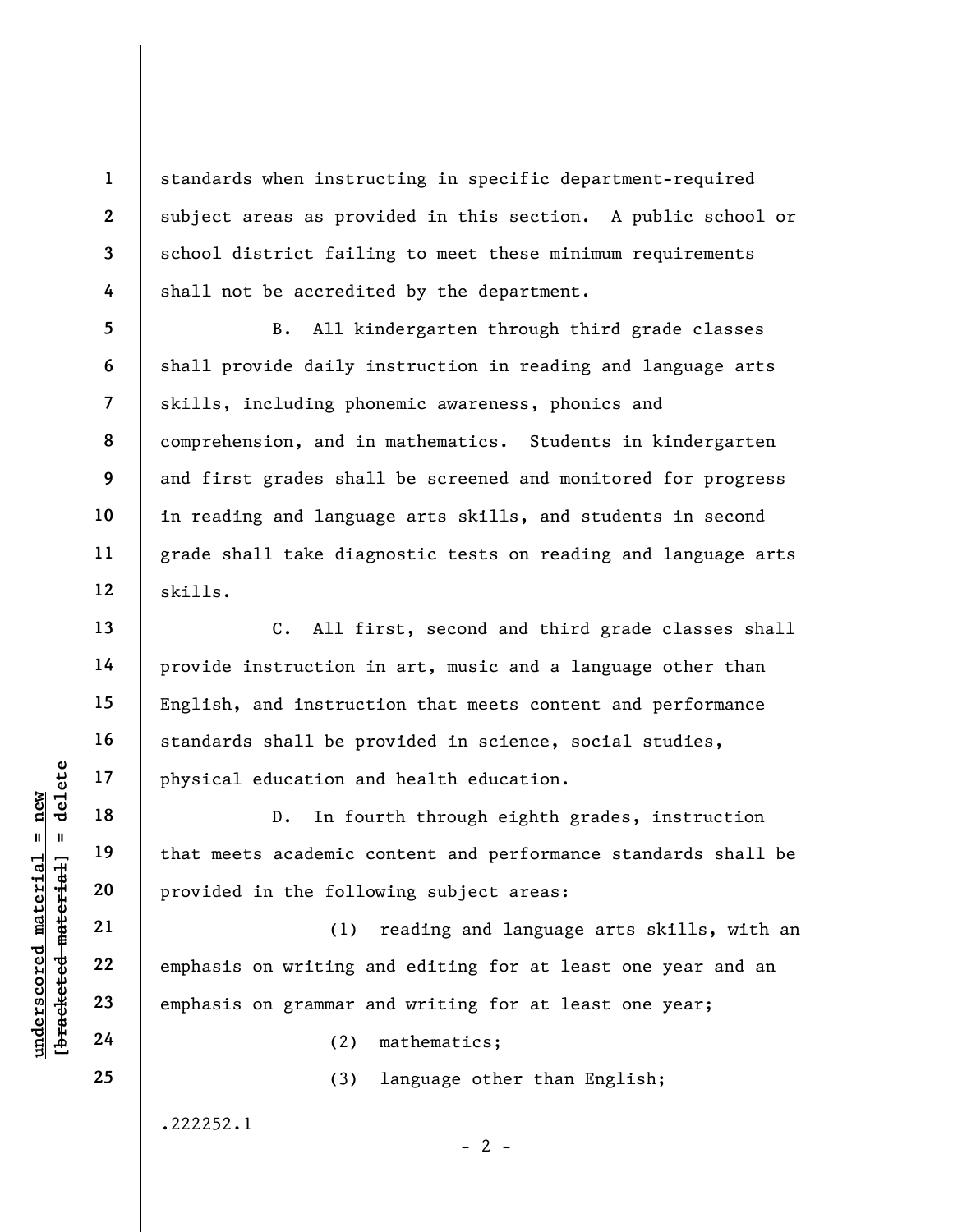|                                             | $\mathbf{1}$   | (4)<br>communication skills;                                     |
|---------------------------------------------|----------------|------------------------------------------------------------------|
|                                             | $\mathbf{2}$   | (5)<br>science;                                                  |
|                                             | $\mathbf{3}$   | (6)<br>art;                                                      |
|                                             | 4              | (7)<br>music;                                                    |
|                                             | 5              | social studies;<br>(8)                                           |
|                                             | 6              | New Mexico history;<br>(9)                                       |
|                                             | $\overline{7}$ | (10)<br>United States history;                                   |
|                                             | 8              | geography;<br>(11)                                               |
|                                             | 9              | physical education; and<br>(12)                                  |
|                                             | 10             | health education.<br>(13)                                        |
|                                             | 11             | Ε.<br>[Beginning with the 2008-2009 school year] In              |
|                                             | 12             | eighth grade, algebra 1 shall be offered in regular classroom    |
|                                             | 13             | settings or through online courses or agreements with high       |
|                                             | 14             | schools.                                                         |
|                                             | 15             | In fourth through eighth grades, school<br>$F$ .                 |
|                                             | 16             | districts shall offer electives that contribute to academic      |
| delete                                      | 17             | growth and skill development and provide career and technical    |
| new                                         | 18             | education.<br>In sixth through eighth grades, media literacy and |
| $\mathbf{II}^-$<br>Ш                        | 19             | personal finance may be offered as [an elective] electives.      |
|                                             | 20             | In ninth through twelfth grades, instruction<br>G.               |
|                                             | 21             | that meets academic content and performance standards shall be   |
| underscored material<br>[bracketed material | 22             | provided in health education.                                    |
|                                             | 23             | All health education courses shall include:<br>н.                |
|                                             | 24             | age-appropriate sexual abuse and assault<br>(1)                  |
|                                             | 25             | awareness and prevention training that meets department          |
|                                             |                | .222252.1                                                        |
|                                             |                | $-3 -$                                                           |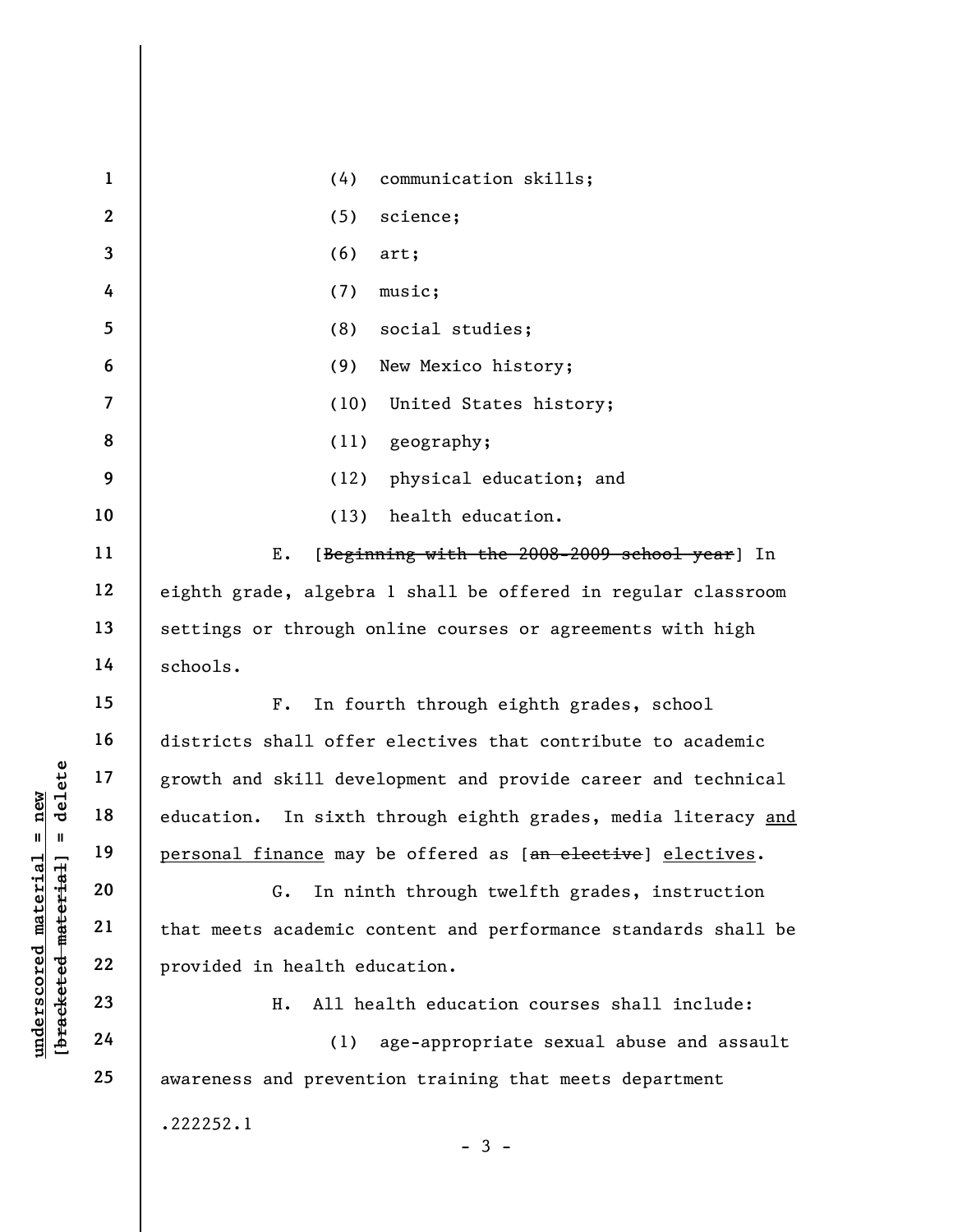8 standards developed in consultation with the federal centers for disease control and prevention that are based on evidencebased methods that have proven to be effective; and (2) lifesaving skills training that follows nationally recognized guidelines for hands-on psychomotor skills cardiopulmonary resuscitation training. Students shall be trained to recognize the signs of a heart attack, use an automated external defibrillator and perform the Heimlich maneuver for choking victims. The secretary shall promulgate rules to provide for the:

(a) use of the following instructors for the training provided pursuant to this paragraph: 1) school nurses, health teachers and athletic department personnel as instructors; and 2) any qualified persons volunteering to provide training at no cost to the school district that the school district determines to be eligible to offer instruction pursuant to this paragraph; and

underscored material = new [bracketed material] = delete (b) approval of training and instructional materials related to the training established pursuant to this paragraph in both English and Spanish."

SECTION 2. Section 22-13-1.1 NMSA 1978 (being Laws 1986, Chapter 33, Section 5, as amended) is amended to read: "22-13-1.1. GRADUATION REQUIREMENTS.--

A. At the end of grades eight through eleven, each student shall prepare an interim next-step plan that sets forth .222252.1  $- 4 -$ 

1

2

3

4

5

6

7

9

10

11

12

13

14

15

16

17

18

19

20

21

22

23

24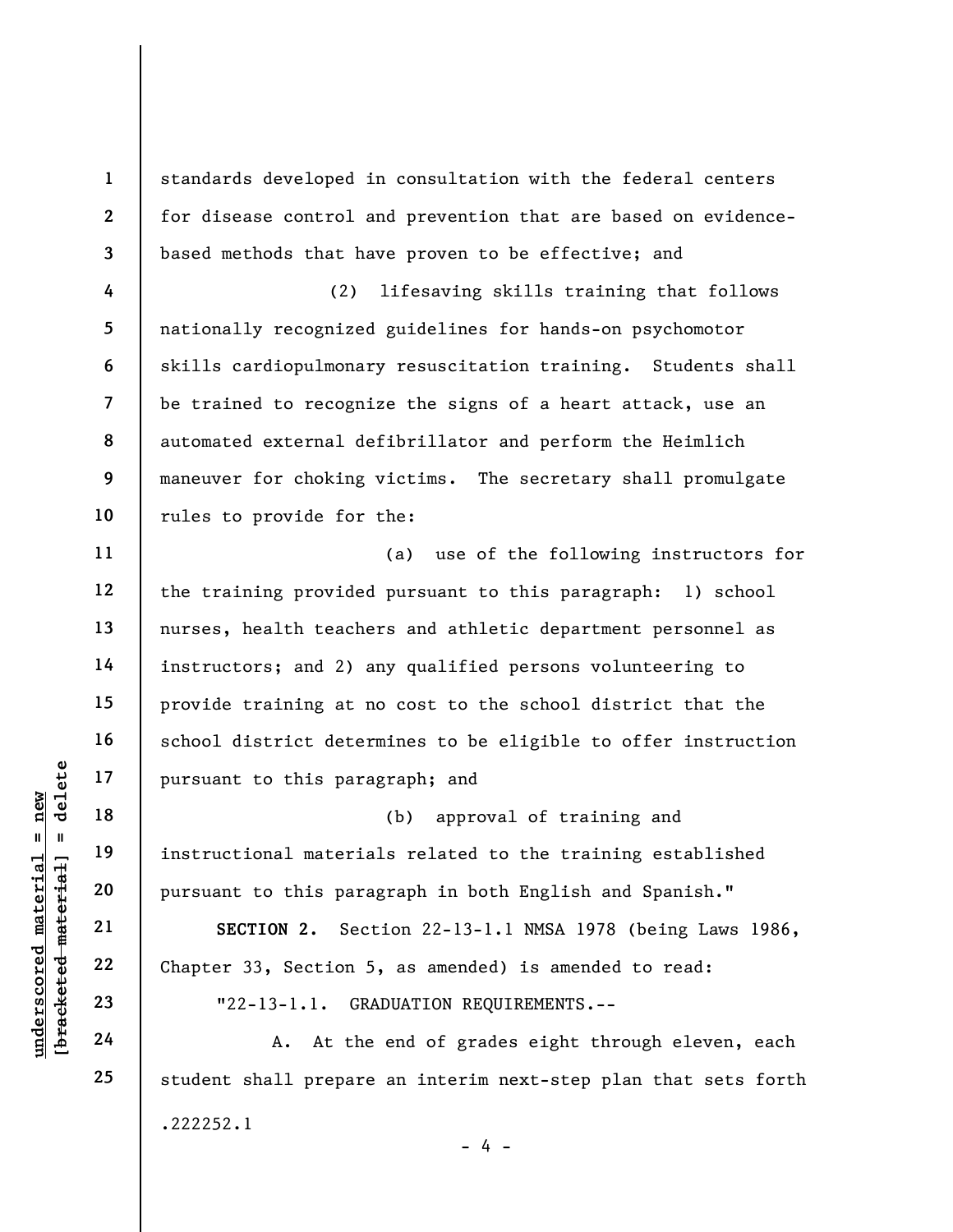the coursework for the grades remaining until high school graduation. Each year's plan shall explain any differences from previous interim next-step plans, shall be filed with the principal of the student's high school and shall be signed by the student, the student's parent and the student's guidance counselor or other school official charged with coursework planning for the student.

B. Each student must complete a final next-step plan during the senior year and prior to graduation. The plan shall be filed with the principal of the student's high school and shall be signed by the student, the student's parent and the student's guidance counselor or other school official charged with coursework planning for the student.

C. An individualized education program that meets the requirements of Subsections A and B of this section and that meets all applicable transition and procedural requirements of the federal Individuals with Disabilities Education Act for a student with a disability shall satisfy the next-step plan requirements of this section for that student.

underscore of the fitting and the material of the fitting in the matterial school student has the contract of contract as assessments, as avail informed about: D. A local school board shall ensure that each high school student has the opportunity to develop a next-step plan based on reports of college and workplace readiness assessments, as available, and other factors and is reasonably informed about:

.222252.1

 $- 5 -$ 

(1) curricular and course options, including

1

2

3

4

5

6

7

8

9

10

11

12

13

14

15

16

17

18

19

20

21

22

23

24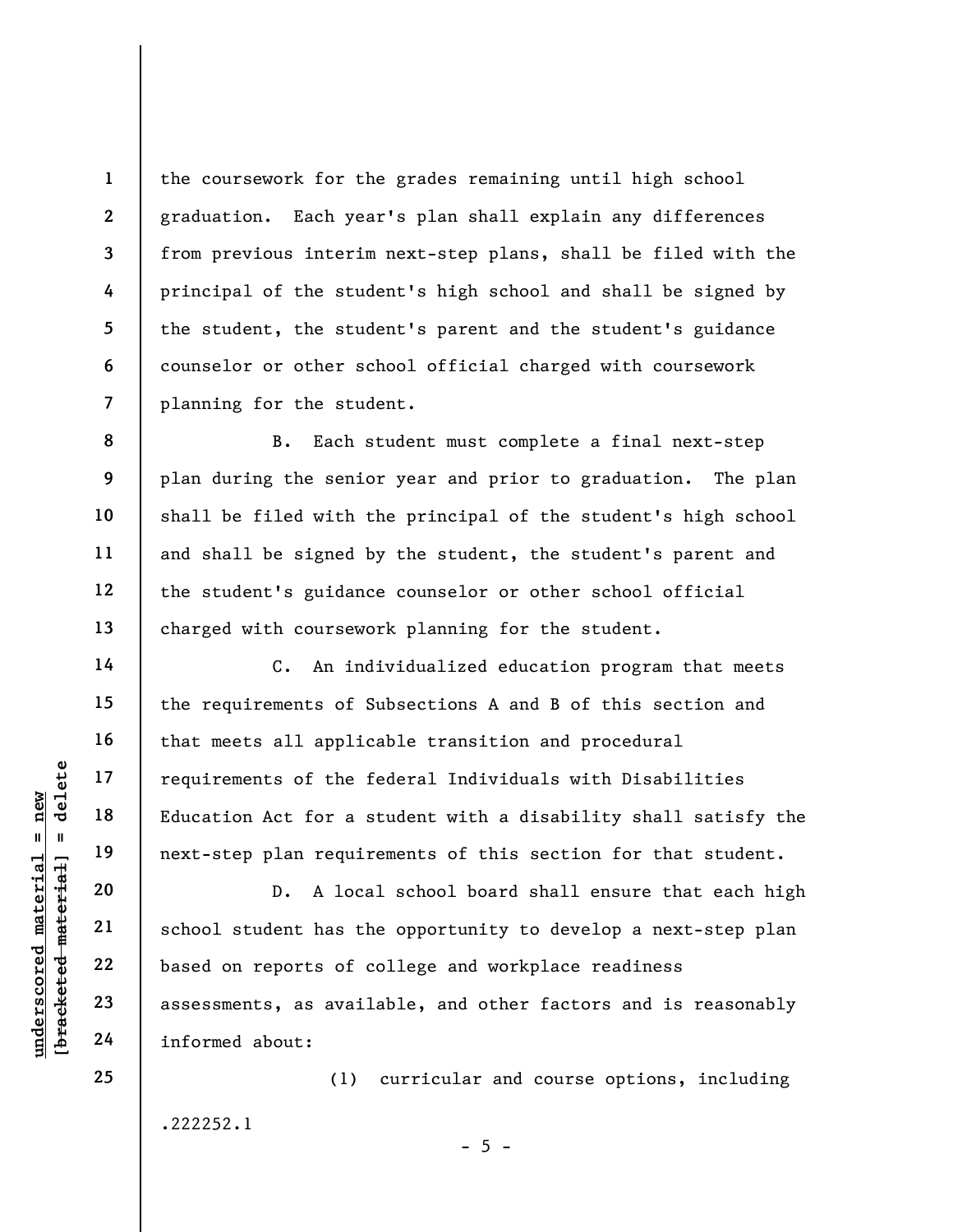understand material material experience of this section; and<br>
understand the section; and<br>
understand the succe<br>
who been the succe<br>
by December 15, to the<br>
23<br>
and the governor.<br>
24<br>
F. Once a 1 2 3 4 5 6 7 8 9 10 11 12 13 14 15 16 17 18 19 20 21 22 23 24 25 honors or advanced placement courses, dual-credit courses, distance learning courses, career clusters and career pathways, pre-apprenticeship programs or remediation programs that the college and workplace readiness assessments indicate to be appropriate; (2) opportunities available that lead to different post-high-school options; and (3) alternative opportunities available if the student does not finish a planned curriculum. E. The secretary shall: (1) establish specific accountability standards for administrators, counselors, teachers and school district staff to ensure that every student has the opportunity to develop a next-step plan; (2) promulgate rules for accredited private schools in order to ensure substantial compliance with the provisions of this section; (3) monitor compliance with the requirements of this section; and (4) compile such information as is necessary to evaluate the success of next-step plans and report annually, by December 15, to the legislative education study committee and the governor. F. Once a student has entered ninth grade, the graduation requirements shall not be changed for that student .222252.1  $- 6 -$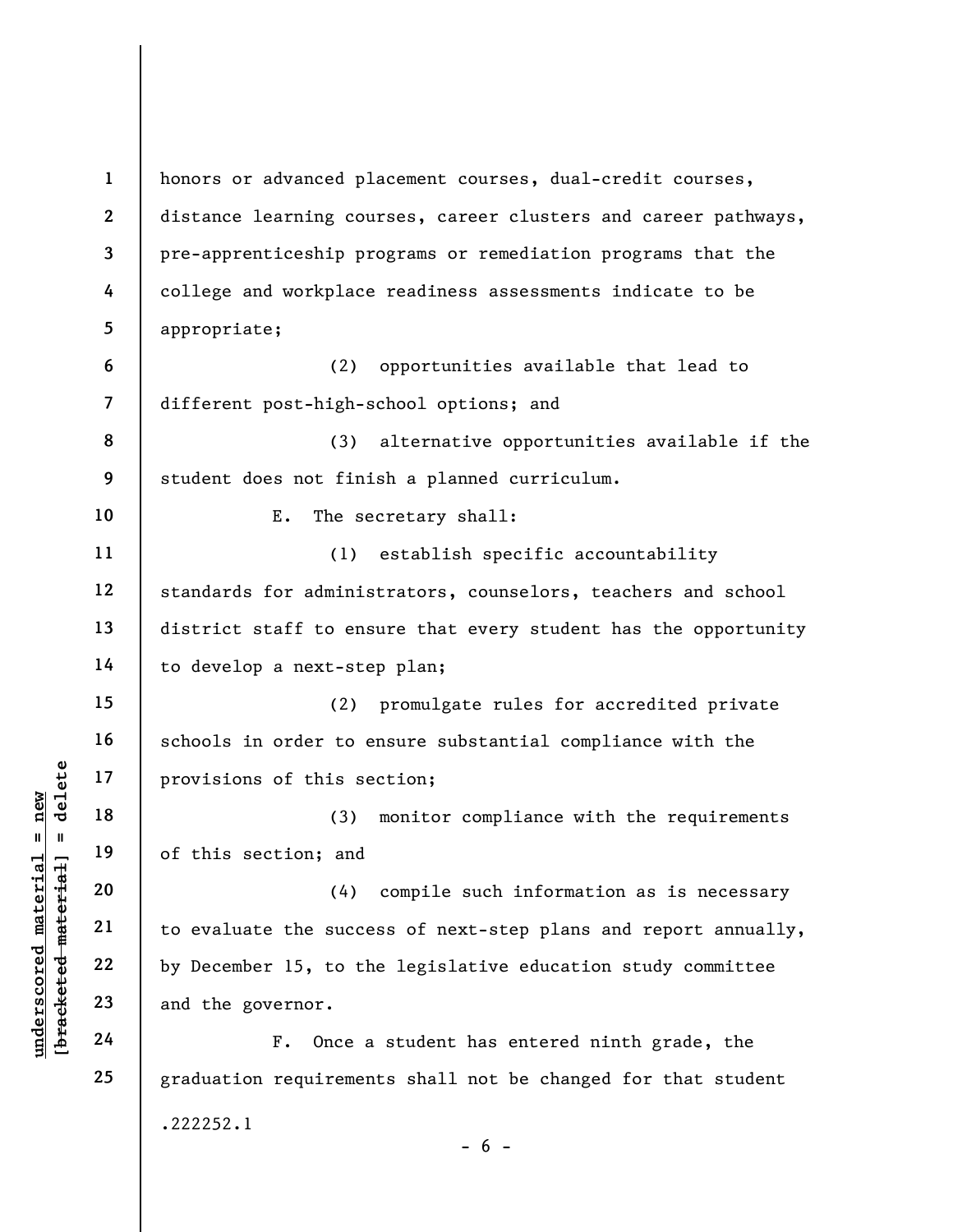$\begin{array}{c|c|c|c} \mathbf{u} & \mathbf{u} & \mathbf{v} & \mathbf{v} & \mathbf{v} & \mathbf{v} & \mathbf{v} & \mathbf{v} & \mathbf{v} & \mathbf{v} & \mathbf{v} & \mathbf{v} & \mathbf{v} & \mathbf{v} & \mathbf{v} & \mathbf{v} & \mathbf{v} & \mathbf{v} & \mathbf{v} & \mathbf{v} & \mathbf{v} & \mathbf{v} & \mathbf{v} & \mathbf{v} & \mathbf{v} & \mathbf{v} & \mathbf{v} & \mathbf{v} & \mathbf{v} & \mathbf{$ 1 2 3 4 5 6 7 8 9 10 11 12 13 14 15 16 17 18 19 20 21 22 23 24 25 from the requirements specified in the law at the time the student entered ninth grade. [G. Successful completion of a minimum of twentythree units aligned to the state academic content and performance standards shall be required for graduation. These units shall be as follows: (1) four units in English, with major emphasis on grammar and literature; (2) three units in mathematics, at least one of which is equivalent to the algebra 1 level or higher; (3) two units in science, one of which shall have a laboratory component; provided, however, that with students entering the ninth grade beginning in the 2005-2006 school year, three units in science shall be required, one of which shall have a laboratory component; (4) three units in social science, which shall include United States history and geography, world history and geography and government and economics; (5) one unit in physical education; (6) one unit in communication skills or business education, with a major emphasis on writing and speaking and that may include a language other than English; (7) one-half unit in New Mexico history for students entering the ninth grade beginning in the 2005-2006 school year; and .222252.1 - 7 -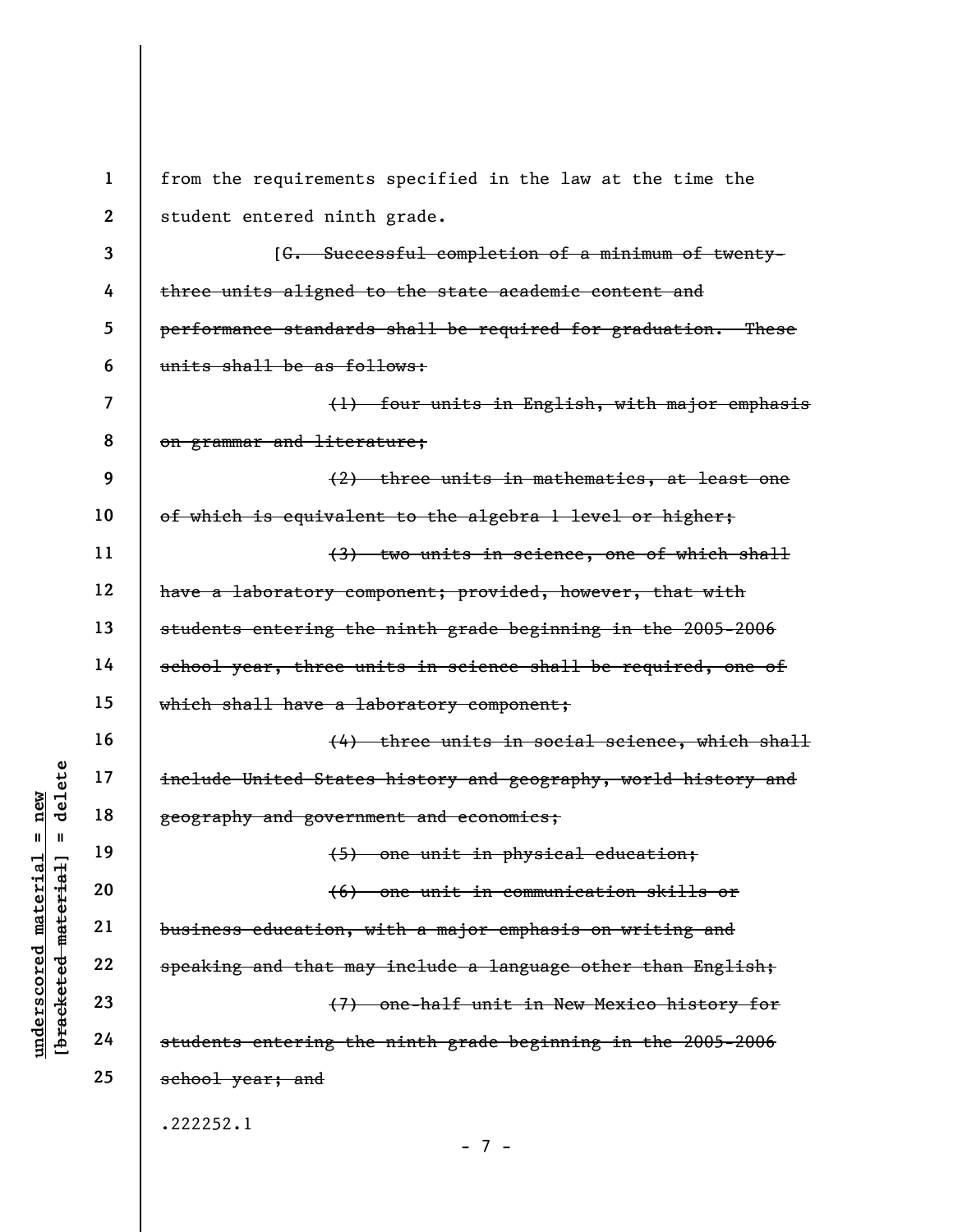under 17<br>
allow students who superior allow students who superior allow students who superior allow students who superior and the calculation of<br>
allow students who superior and the calculation of  $\begin{array}{c|c} \n\text{Equation of} & \text{Equation$ 2 3 4 5 6 7 8 9 10 11 12 13 14 15 16 17 18 19 20 21 22 23 24 25 elective units for students entering the ninth grade in the 2005-2006 school year that meet department content and performance standards. Student service learning shall be offered as an elective. Financial literacy shall be offered as an elective. Pre-apprenticeship programs may be offered as electives. Media literacy may be offered as an elective. H. For students entering the ninth grade beginning in the 2009-2010 school year] G. At least one of the units required for graduation shall be earned as an advanced placement or honors course, a dual-credit course offered in cooperation with an institution of higher education or a distance learning course.  $[\frac{1}{\sqrt{1}}]$  H. The department shall establish a procedure for students to be awarded credit through completion of specified career technical education courses for certain graduation requirements, and school districts may choose to allow students who successfully complete an industry-recognized credential, certificate or degree to receive additional weight in the calculation of the student's grade point average.  $[J<sub>r</sub>]$  I. Successful completion of the requirements of the New Mexico diploma of excellence shall be required for graduation [for students entering the ninth grade beginning in the 2009-2010 school year]. Successful completion of a minimum of twenty-four units aligned to the state academic content and .222252.1

(8) nine elective units and seven and one-half

1

- 8 -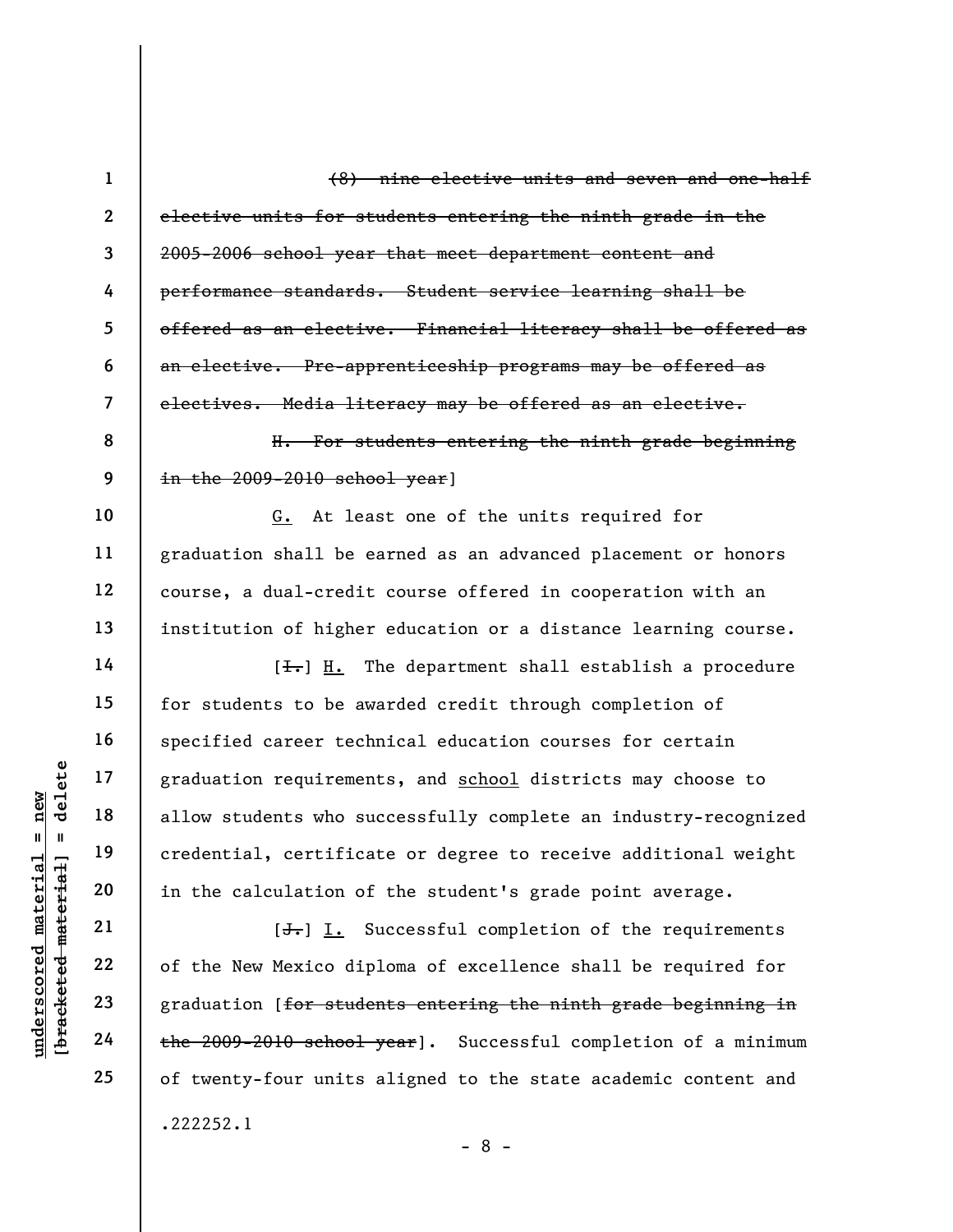1 2 3 4 5 6 7 8 9 10 11 12 13 14 15 16 17 performance standards shall be required to earn a New Mexico diploma of excellence. These units shall be as follows: (1) four units in English, with major emphasis on grammar, nonfiction writing and literature; provided that department-approved work-based training or career and technical education courses that meet state English academic content performance standards shall qualify as one of the four required English units; (2) four units in mathematics, of which one shall be the equivalent to or higher than the level of algebra 2, unless the parent has submitted written, signed permission for the student to complete a lesser mathematics unit; and provided that a [financial literacy] personal finance course or department-approved work-based training or career and technical education course that meets state mathematics academic content and performance standards shall qualify as one of the four required mathematics units;

underscored mathematics<br>  $\begin{bmatrix}\n1 & 1 & 1 & 1 \\
0 & 1 & 0 & 0 \\
0 & 0 & 0 & 0 \\
0 & 0 & 0 & 0 \\
0 & 0 & 0 & 0 \\
0 & 0 & 0 & 0 \\
0 & 0 & 0 & 0 \\
0 & 0 & 0 & 0 \\
0 & 0 & 0 & 0 \\
0 & 0 & 0 & 0 \\
0 & 0 & 0 & 0 \\
0 & 0 & 0 & 0 \\
0 & 0 & 0 & 0 \\
0 & 0 & 0 & 0 \\
0 & 0 & 0 & 0 \\
0 & 0 & 0 & 0 \\
0 & 0 & 0 & 0 \\
0 &$ (3) three units in science, two of which shall have a laboratory component; provided that department-approved work-based training or career and technical education courses that meet state science academic content and performance standards shall qualify as one of the three required science units;

(4) three and one-half units in social science, which shall include United States history and .222252.1  $-9 -$ 

18

19

20

21

22

23

24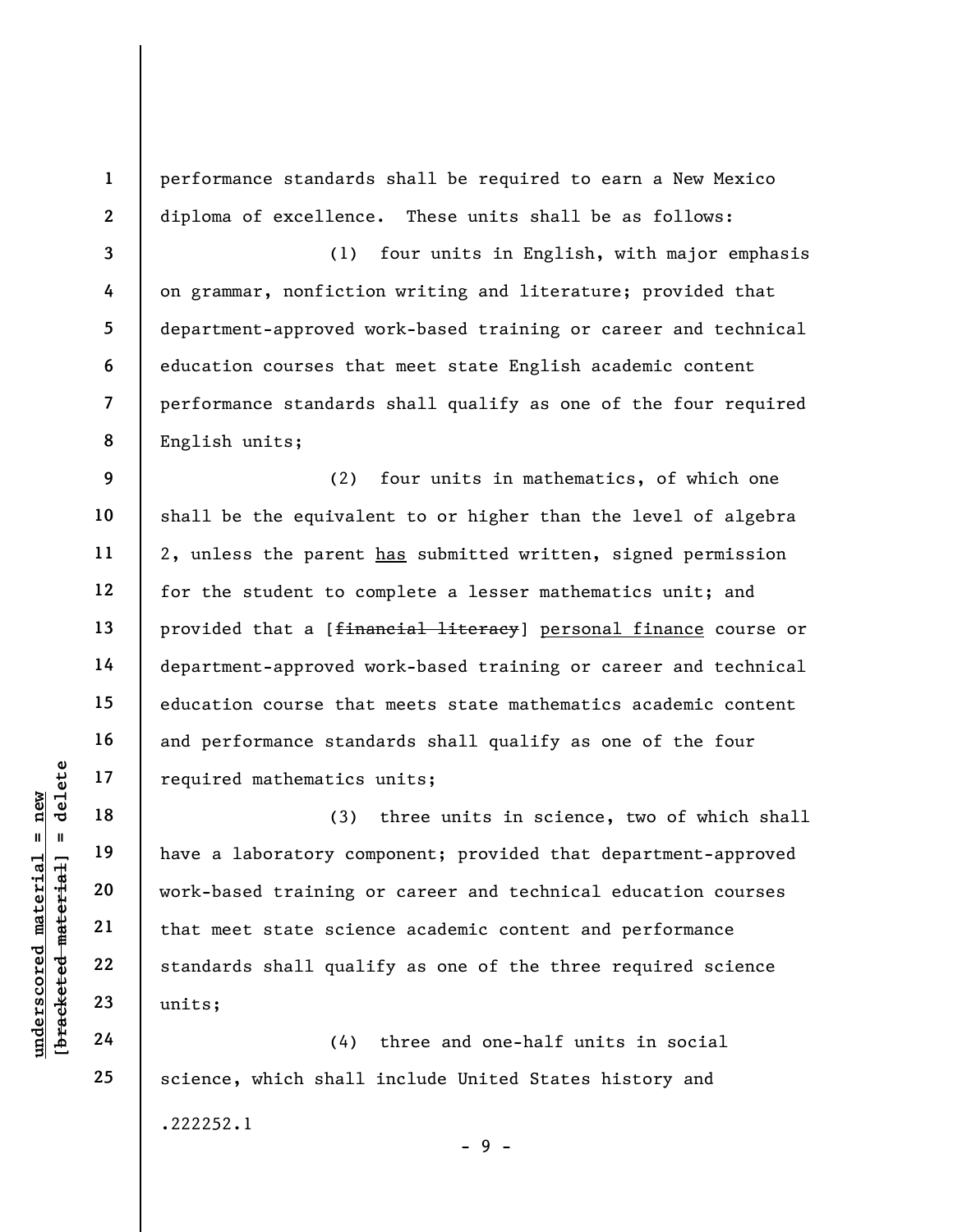underscores and the same offered as a telective<br>  $\begin{array}{c|c|c|c} \multicolumn{1}{c|}{\text{all}} & \multicolumn{1}{c}{\text{all}} & \multicolumn{1}{c}{\text{offerred as an electric}} \ \hline \multicolumn{1}{c}{\text{all}} & \multicolumn{1}{c}{\text{all}} & \multicolumn{1}{c}{\text{all}} & \multicolumn{1}{c}{\text{electives.} & \text{Media} & \text{lit} \ \hline \multicolumn{1}{c}{\text{all}} & \multicolumn{1}{c}{\text{al}}$ 1 2 3 4 5 6 7 8 9 10 11 12 13 14 15 16 17 18 19 20 21 22 23 24 25 geography, world history and geography, government and economics and one-half unit of New Mexico history; (5) one unit in physical education, as determined by each school district, which may include a physical education program that meets state content and performance standards or participation in marching band, junior reserve officers' training corps or interscholastic sports sanctioned by the New Mexico activities association or any other co-curricular physical activity; (6) one unit in one of the following: a career cluster course, workplace readiness or a language other than English; and (7) seven and one-half elective units that meet department content and performance standards. Career and technical education courses and student service learning shall be offered as [an elective. Student service learning shall be offered as an elective. Financial literacy shall be offered as an elective. Pre-apprenticeship programs may be offered as] electives. Media literacy and pre-apprenticeship programs may be offered as [an elective] electives. For students entering the ninth grade in the 2022-2023 school year, one-half unit shall be a personal finance course; the personal finance course may be used to satisfy one-half unit of an elective unit if the course is not being used to satisfy a mathematics unit.

 $[K-]$  J. For students entering the eighth grade  $\overline{in}$ .222252.1

 $- 10 -$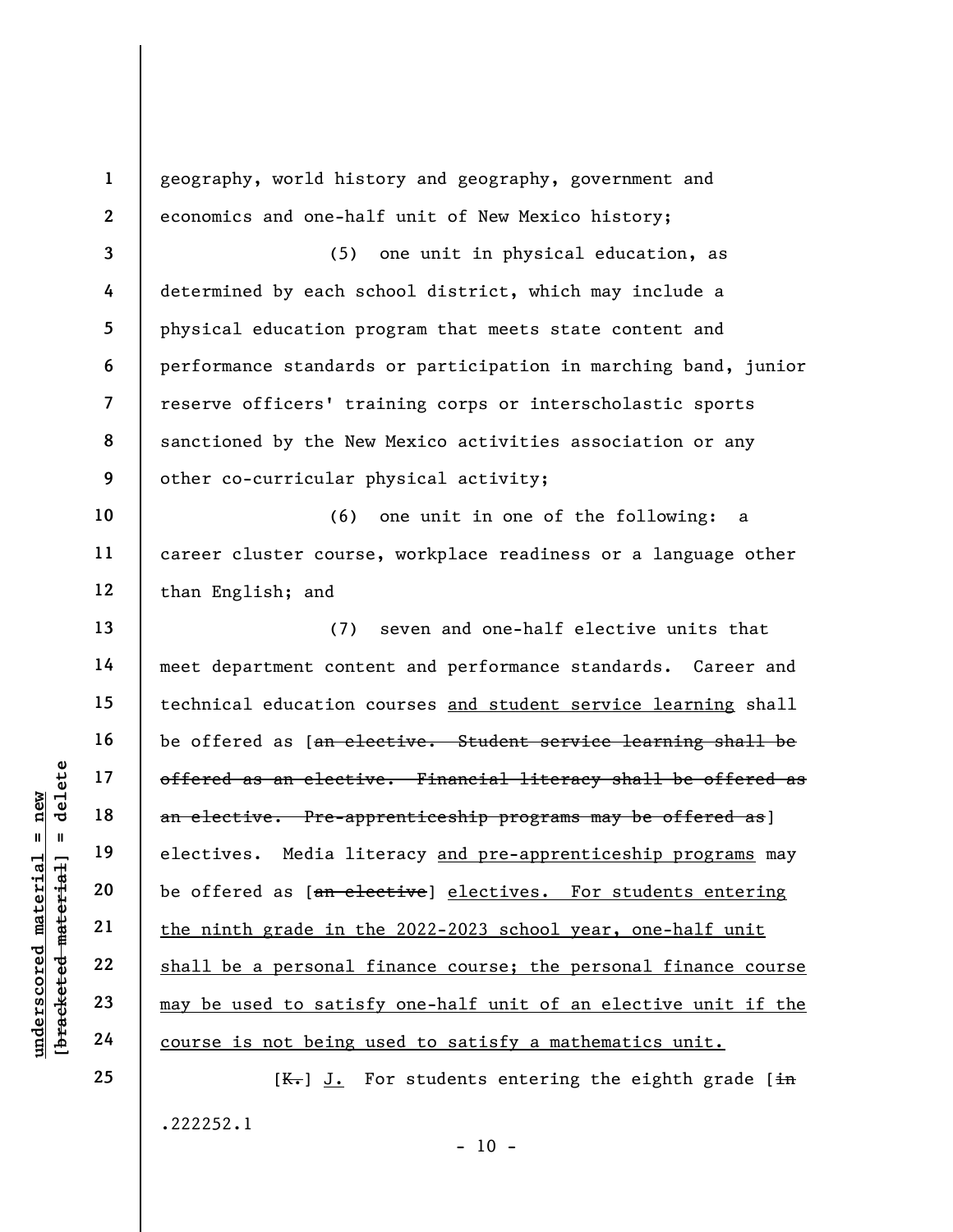1 2 3 4 5 6 7 8 9 10 the 2012-2013 school year], a course in health education is required prior to graduation. Health education may be required in either middle school or high school, as determined by the school district. [Each school district shall submit to the department by the beginning of the 2011-2012 school year a health education implementation plan for the 2012-2013 and subsequent school years, including in which grade health education will be required and how the course aligns with department content and performance standards.] Health education courses shall include:

(1) age-appropriate sexual abuse and assault awareness and prevention training that meets department standards developed in consultation with the federal centers for disease control and prevention that are based on evidencebased methods that have proven to be effective; and

underscored material = new [bracketed material] = delete (2) lifesaving skills training that follows nationally recognized guidelines for hands-on psychomotor skills cardiopulmonary resuscitation training. Students shall be trained to recognize the signs of a heart attack, use an automated external defibrillator and perform the Heimlich maneuver for choking victims. The secretary shall promulgate rules to provide for the:

(a) use of the following instructors for the training provided pursuant to this paragraph: 1) school nurses, health teachers and athletic department personnel as .222252.1

- 11 -

11

12

13

14

15

16

17

18

19

20

21

22

23

24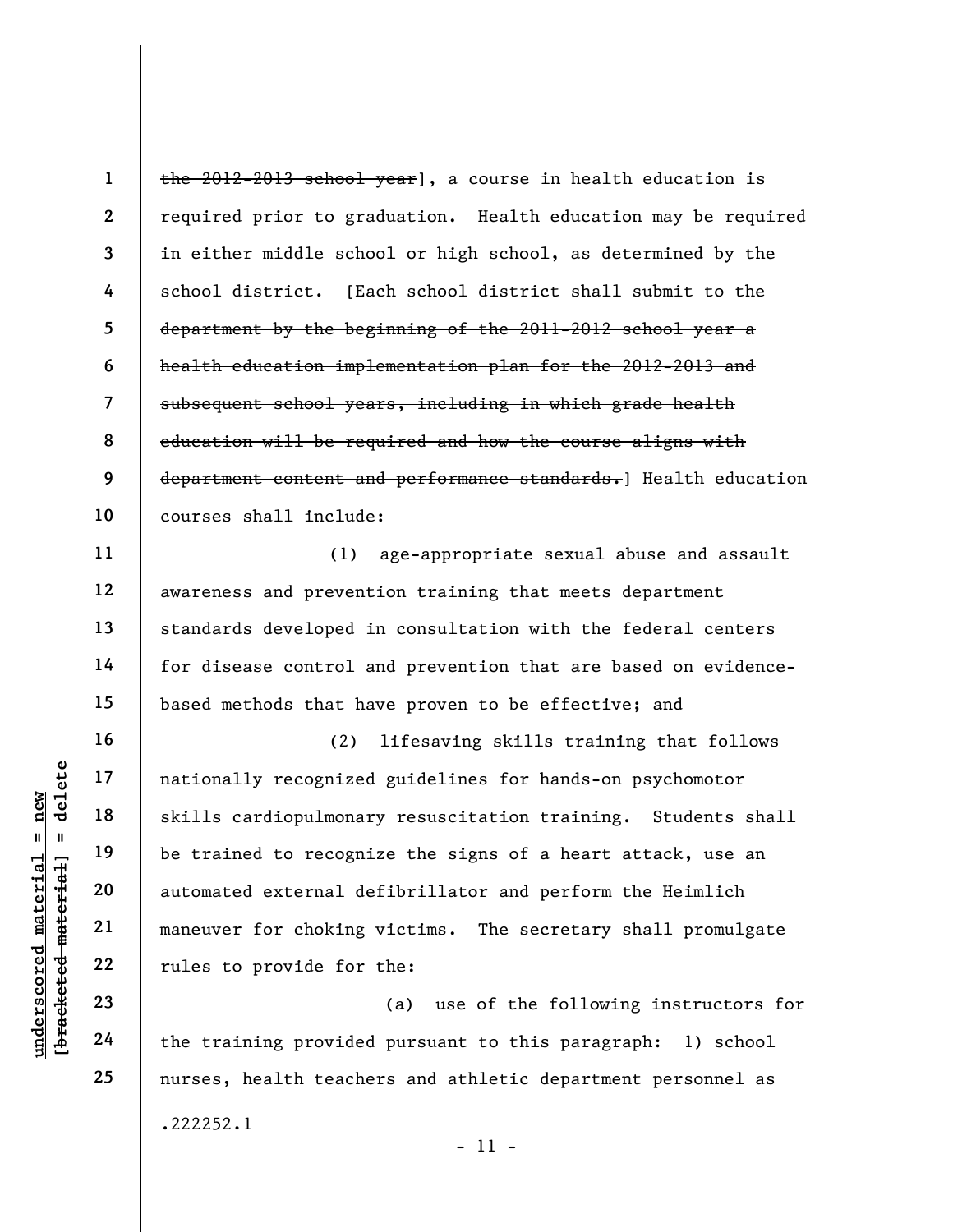underscored material = new [bracketed material] = delete 1 2 3 4 5 6 7 8 9 10 11 12 13 14 15 16 17 18 19 20 21 22 23 24 25 instructors; and 2) any qualified persons volunteering to provide training at no cost to the school district that the school district determines to be eligible to offer instruction pursuant to this paragraph; and (b) approval of training and instructional materials related to the training established pursuant to this paragraph in both English and Spanish.  $[\frac{L}{\sqrt{L}}]$  K. For students entering the ninth grade in the 2017-2018 school year and subsequent school years: (1) one of the units in mathematics required by Paragraph (2) of Subsection  $[J]$  I of this section may comprise a computer science course if taken after the student demonstrates competence in mathematics and if the course is not used to satisfy any part of the requirement set forth in Paragraph (3) of that subsection; and (2) one of the units in science required by Paragraph  $(3)$  of Subsection  $[J]$  I of this section may comprise a computer science course if taken after the student demonstrates competence in science and if the course is not used to satisfy any part of the requirement set forth in Paragraph (2) of that subsection. [M.] L. Final examinations shall be administered to all students in all classes offered for credit. [N. Until July 1, 2010, a student who has not passed a state graduation examination in the subject areas of .222252.1

 $- 12 -$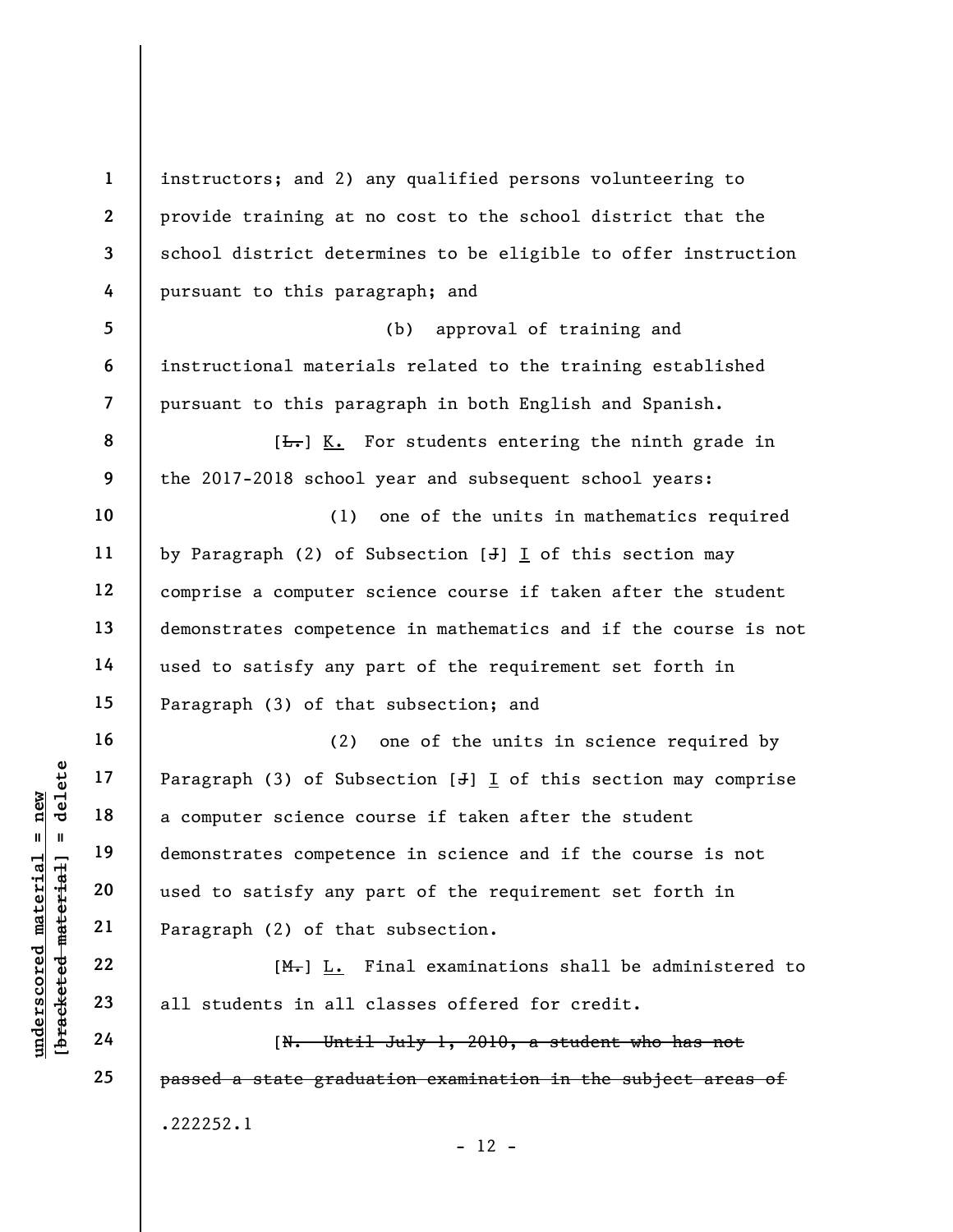1 2 3 4 5 6 7 8 9 10 11 12 13 14 15 16 17 18 reading, English, mathematics, writing, science and social science shall not receive a high school diploma. The state graduation examination on social science shall include a section on the constitution of the United States and the constitution of New Mexico. If a student exits from the school system at the end of grade twelve without having passed a state graduation examination, the student shall receive an appropriate state certificate indicating the number of credits earned and the grade completed. If within five years after a student exits from the school system the student takes and passes the state graduation examination, the student may receive a high school diploma. Any student passing the state graduation examination and completing all other requirements within five years of entering ninth grade, including a final summer session if completed by August 1, may be counted by the school system in which the student is enrolled as a high school graduate for the year in which completion and examination occur.

19

20

21

22

23

24

25

O. Beginning with the 2010-2011 school year]

 $\begin{array}{c|c|c} \mathbf{u} & \mathbf{u} & \mathbf{u} & \mathbf{v} & \mathbf{v} & \mathbf{v} & \mathbf{v} & \mathbf{v} & \mathbf{v} & \mathbf{v} & \mathbf{v} & \mathbf{v} & \mathbf{v} & \mathbf{v} & \mathbf{v} & \mathbf{v} & \mathbf{v} & \mathbf{v} & \mathbf{v} & \mathbf{v} & \mathbf{v} & \mathbf{v} & \mathbf{v} & \mathbf{v} & \mathbf{v} & \mathbf{v} & \mathbf{v} & \mathbf{v} & \mathbf{v} & \mathbf{v}$ M. A student shall not receive a New Mexico diploma of excellence if the student has not demonstrated competence in the subject areas of mathematics, reading and language arts, writing, social studies and science, including a section on the constitution of the United States and the constitution of New Mexico, based on a standards-based assessment or assessments or .222252.1

 $- 13 -$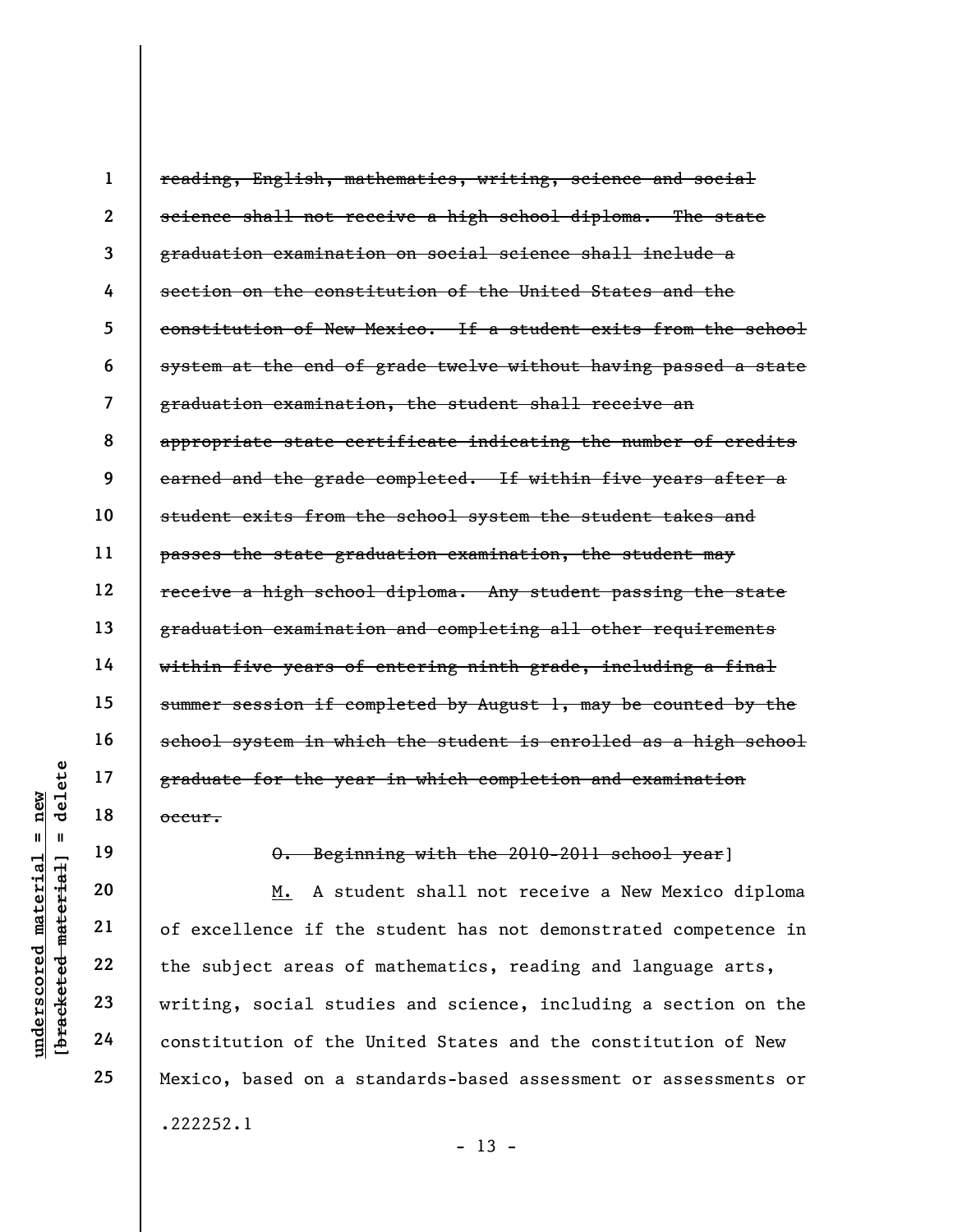1 2 3 4 5 6 7 8 9 10 11 12 13 14 15 16 17 a portfolio of standards-based indicators established by the department by rule. The standards-based assessments required in Section 22-2C-4 NMSA 1978 may also serve as the assessment required for high school graduation. If a student exits from the school system at the end of grade twelve without having satisfied the requirements of this subsection, the student shall receive an appropriate state certificate indicating the number of credits earned and the grade completed. If within five years after a student exits from the school system the student satisfies the requirements of this subsection, the student may receive a New Mexico diploma of excellence. Any student satisfying the requirements of this subsection and completing all other requirements within five years of entering ninth grade, including a final summer session if completed by August 1, may be counted by the school system in which the student is enrolled as a high school graduate for the year in which all requirements are satisfied.

 $[F-]$  N. As used in this section:

underscored to the same of the same of the same of the same of the same of the same of the same of the same of the same of the same of the same of the same of the same of the same of the same of the same of the same of the (1) "career and technical education", sometimes referred to as "vocational education", means organized programs offering a sequence of courses, including technical education and applied technology education, that are directly related to the preparation of individuals for paid or unpaid employment in current or emerging occupations requiring an industry-recognized credential, certificate or degree; .222252.1

18

19

20

21

22

23

24

25

 $- 14 -$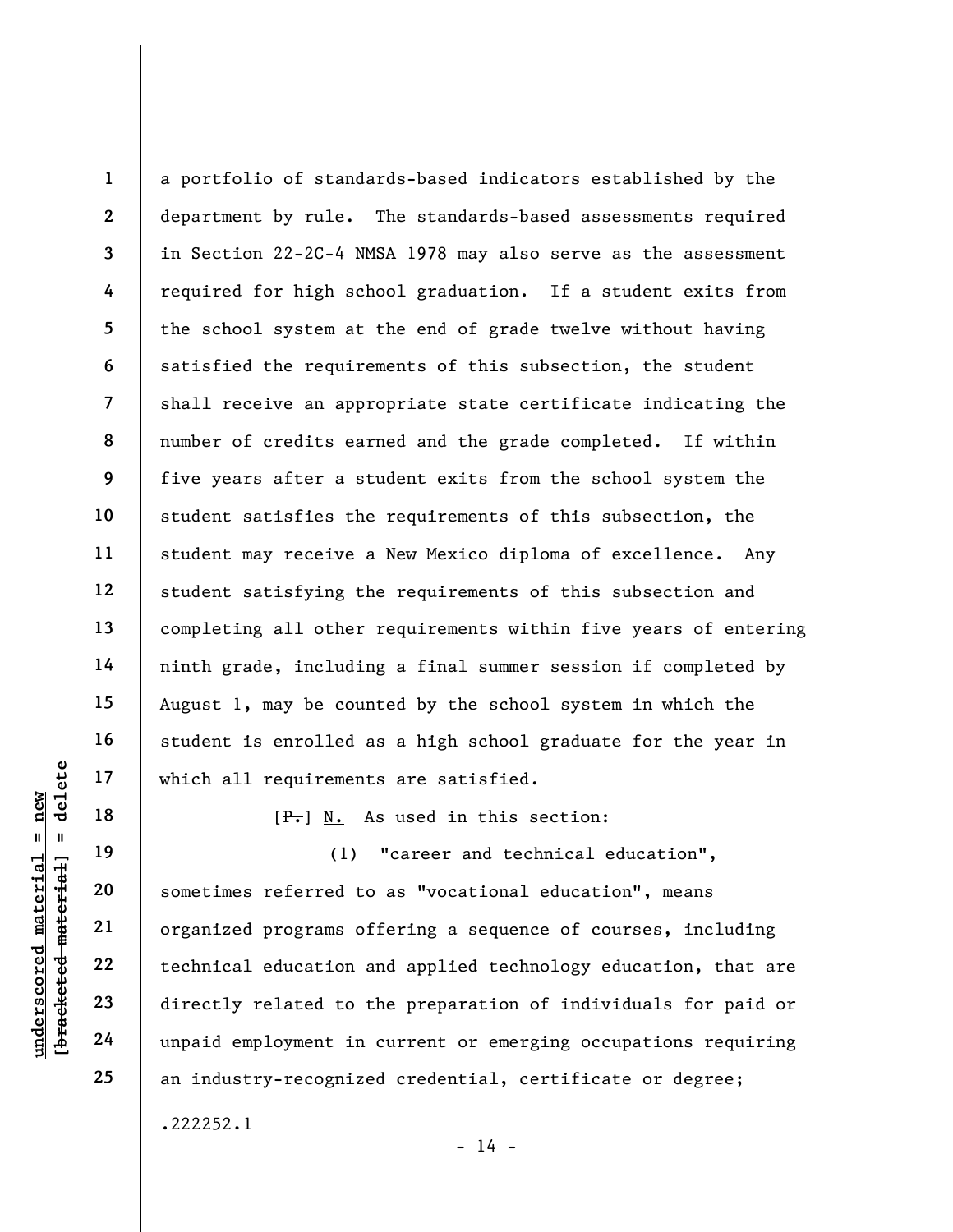understand material material internship or apprent<br>  $\begin{bmatrix}\n1 & 1 & 1 & 1 \\
0 & 1 & 1 & 1 & 1 \\
0 & 0 & 0 & 0 & 0 \\
0 & 0 & 0 & 0 & 0 & 0 \\
0 & 0 & 0 & 0 & 0 & 0 \\
0 & 0 & 0 & 0 & 0 & 0 \\
0 & 0 & 0 & 0 & 0 & 0 \\
0 & 0 & 0 & 0 & 0 & 0 \\
0 & 0 & 0 & 0 & 0 & 0 \\
0 & 0 & 0 & 0 & 0 & 0 \\
0 & 0$ 1 2 3 4 5 6 7 8 9 10 11 12 13 14 15 16 17 18 19 20 21 22 23 24 25 (2) "career and technical education course" means a course with content that provides technical knowledge, skills and competency-based applied learning and that aligns with educational standards and expectations as defined in rule; (3) "career cluster" means a grouping of occupations in industry sectors based on recognized commonalities that provide an organizing tool for developing instruction within the educational system; (4) "career pathways" means a sub-grouping used as an organizing tool for curriculum design and instruction of occupations and career specialities that share a set of common knowledge and skills for career success; (5) "final next-step plan" means a next-step plan that shows that the student has committed or intends to commit in the near future to a four-year college or university, a two-year college, a trade or vocational program, an internship or apprenticeship, military service or a job; (6) "interim next-step plan" means an annual next-step plan in which the student specifies post-high-school goals and sets forth the coursework that will allow the student to achieve those goals; and (7) "next-step plan" means an annual personal written plan of studies developed by a student in a public school or other state-supported school or institution in consultation with the student's parent and school counselor or .222252.1

 $- 15 -$